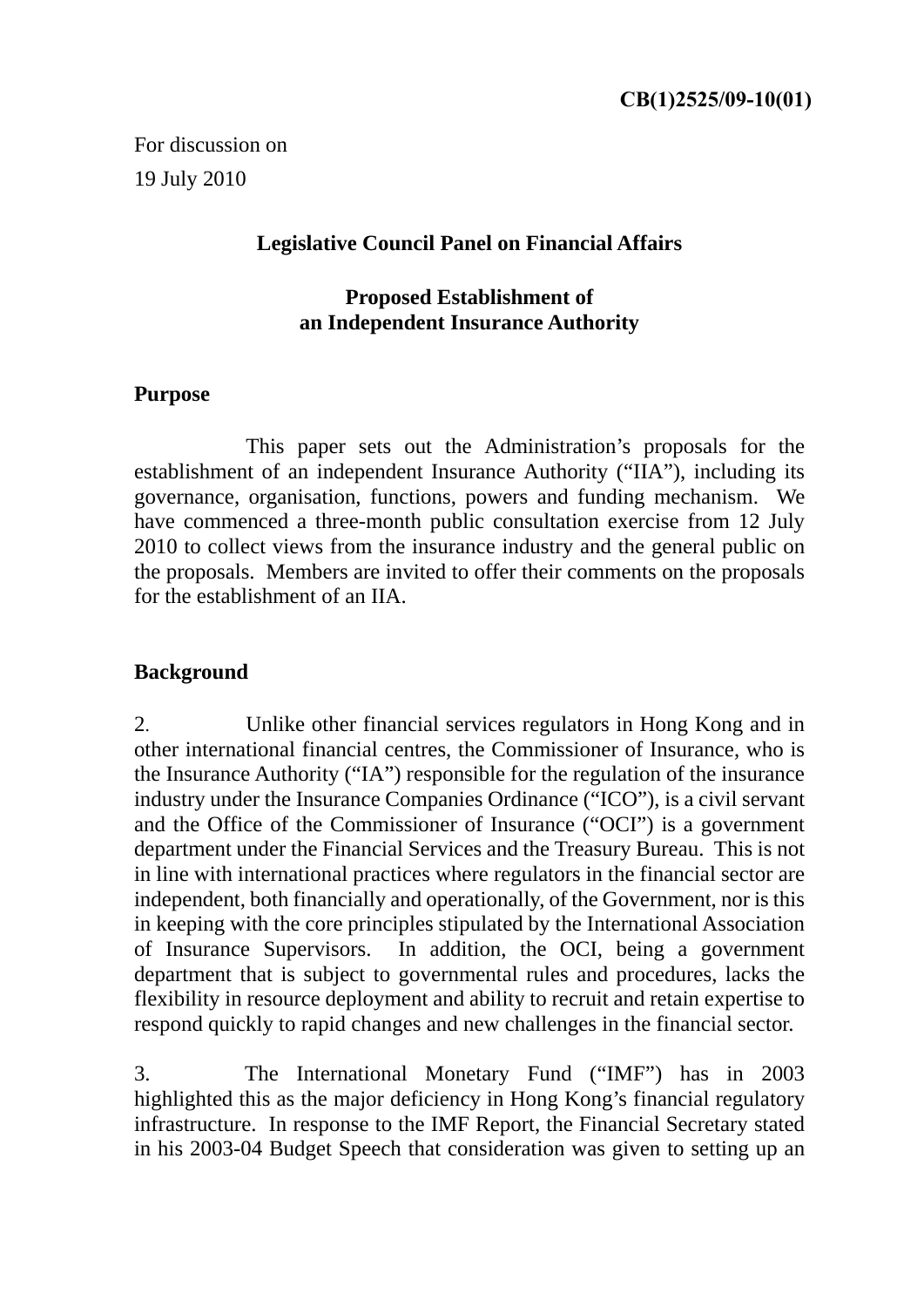IIA outside the Government. The Chief Executive also stated in his 2008-09 Policy Address that the Administration would prepare proposals on the setting up of the IIA for consultation.

4. A consultant was appointed in 2007 to formulate proposals covering the governance structure, organisation, funding and budgetary system of the IIA. The study was then based on the assumption that there would be no change to the statutory functions and powers of the OCI as reported and noted at the meeting of the LegCo Panel on Financial Affairs on 6 November 2003.

5. The study was largely completed in mid-2009. In the light of the global financial crisis in late 2008/early 2009, we commissioned an extended study in October 2009 which was necessary to examine whether the present insurance regulatory regime, particularly regarding the regulation of insurers and insurance intermediaries, should be strengthened. The Consultant has recently finalized his findings and recommendations on the extended study and our proposals having regard to the study results are set out in the following paragraphs. The detailed proposals are set out in the consultation document enclosed.

# **Proposals**

# *Objectives*

6. To align with international practices, we propose the establishment of an IIA to maintain the stability of the insurance industry and protect the interests of existing and potential policyholders. The IIA shall also seek to strike a reasonable balance between regulation and market development, and enhance the competitiveness of the insurance industry. It shall perform its regulatory functions on a par with international standards and having regard to local circumstances, without stifling market innovation necessary for promoting market efficiency and diversity.

# *Corporate Governance*

7. We propose that the IIA should be a statutory body with its functions and powers set out in legislation. The Chief Executive Officer of the IIA would be appointed by the Government. He would be accountable to a governing board in performing the statutory functions and exercising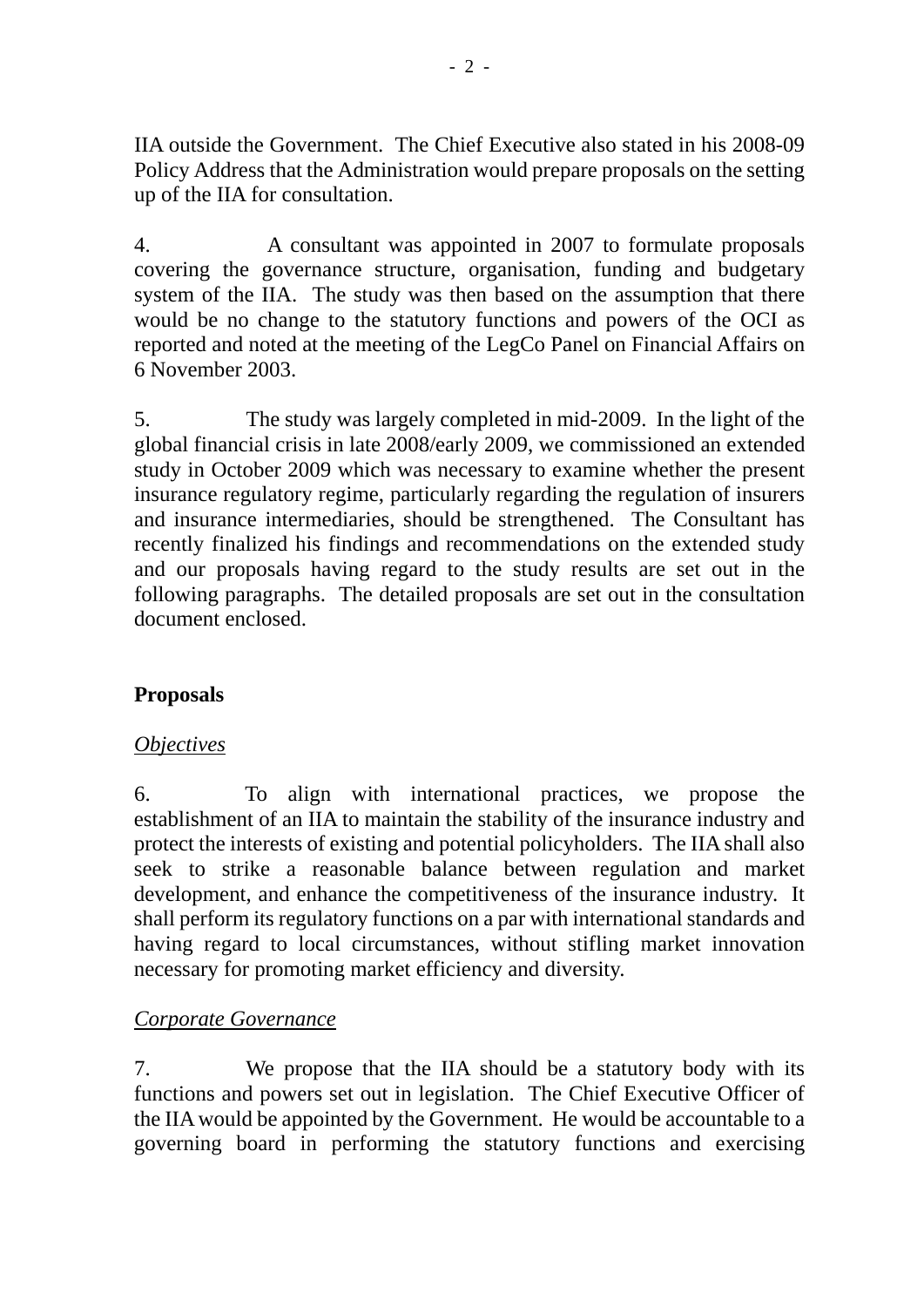regulatory powers of the IIA. The governing board would oversee IIA's work, and its Chairman and members would be appointed by the Government. The board would be underpinned by five committees (Audit, Finance, Remuneration, Management and Advisory).

### *Organisation*

Annex

8. Currently, OCI has an establishment of 123, comprising 95 professional (accountants, actuaries) and managerial staff, as well as 28 support staff. Based on consultant's assessment, we propose that the IIA should initially have a workforce of 237 staff, comprising 187 professionals (actuaries, accountants, lawyers etc) and managerial staff, and 50 supporting staff. The proposed organisation structure is at the **Annex**. This represents an increase of 93% over OCI's existing establishment. This magnitude of increase is necessary, primarily to enable the IIA to perform its new role and functions as set out in paragraphs 14 to 20 below.

## *Recruitment and Remuneration*

9. We propose that the IIA should recruit its staff from the open market. To enable the IIA to attract, retain and motivate people with the right skills, calibre and experience, the Consultant recommends a market-driven approach in setting the remuneration package. This would include a "base pay" benchmarked against similar jobs in the local market and an "incentive pay" for staff that exceed the performance requirements. The base pay should be reviewed annually, whilst the incentive pay should be given to no more than 50% of staff in a given year to create a real incentive for people to excel in performance.

#### *Funding Mechanism*

10. Currently, OCI recovers some 37% of its operating costs of around \$[1](#page-2-0)10 million per annum from annual licence fees<sup>1</sup> paid by insurers. The fees have remained unchanged since 1996.

11. Based on the proposed staffing level mentioned in paragraph 8 above, the IIA's annual operating cost would be around \$240 million. We propose that the full cost should be recovered from the insurance industry and the market over time. We propose to have a new fee structure comprising –

<span id="page-2-0"></span> $\overline{a}$ 1 The annual fees are HK\$227,300 each for general or long-term insurers and HK\$22,600 each for captive insurers.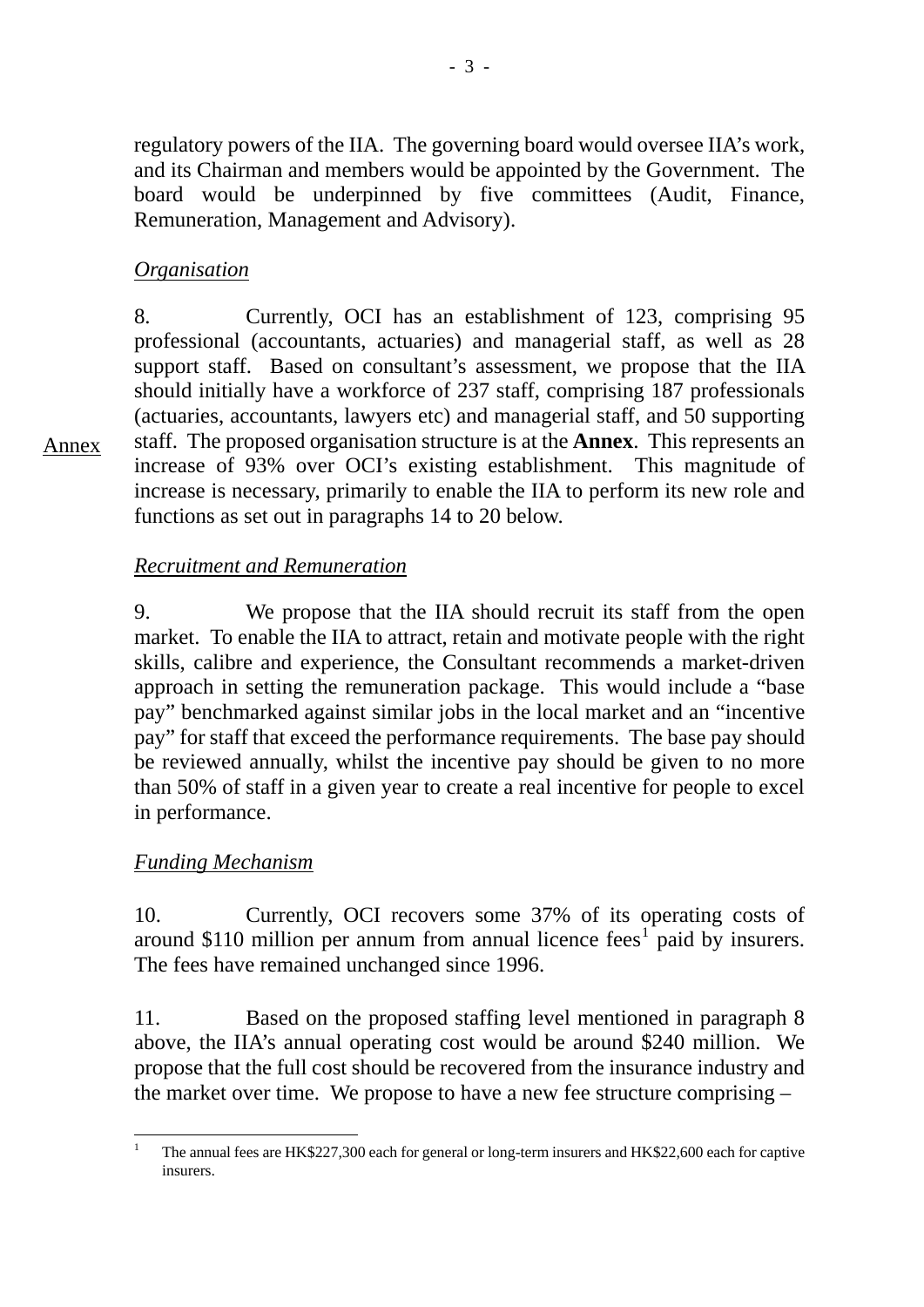- (a) fixed licence fees payable by all insurers and intermediaries;
- (b) a variable licence fee payable by insurers only and calculated on the basis of their individual liabilities;
- (c) user fees for specific services such as application for transfer of business, change of shareholding structure or change in key personnel; and
- (d) a levy of 0.1% on insurance premiums to be introduced for all insurance policies.

The eventual target is to have about 70% of the expenditure of the IIA met by the levy and the remaining 30% by the various licence and user fees.

12. To reduce the impact on the insurance industry and policyholders, we propose to pursue the following mitigating measures in the initial five years after the establishment of the IIA –

- (a) the licence fee for insurance intermediaries be waived (if they are to be licensed directly by the IIA as proposed); and
- (b) an incremental approach be adopted in achieving the target levels of variable licence fee on insurers and levy on insurance policies.

13. Before achieving full cost recovery in the sixth year of the IIA's operation, we propose that the Government should provide a lump sum of \$500 million to the IIA on its inception –

- (a) to help meet part of its expenses in the initial five years before the target levels of variable licence fee and levy are achieved; and
- (b) as contingency reserve in the event of poor market conditions which would lead to low levy income.

# *New Role and Functions*

# *(A) Regulation of Insurers*

14. There are 170 authorised insurers in Hong Kong. The IA regulates them through examination of their financial statements and business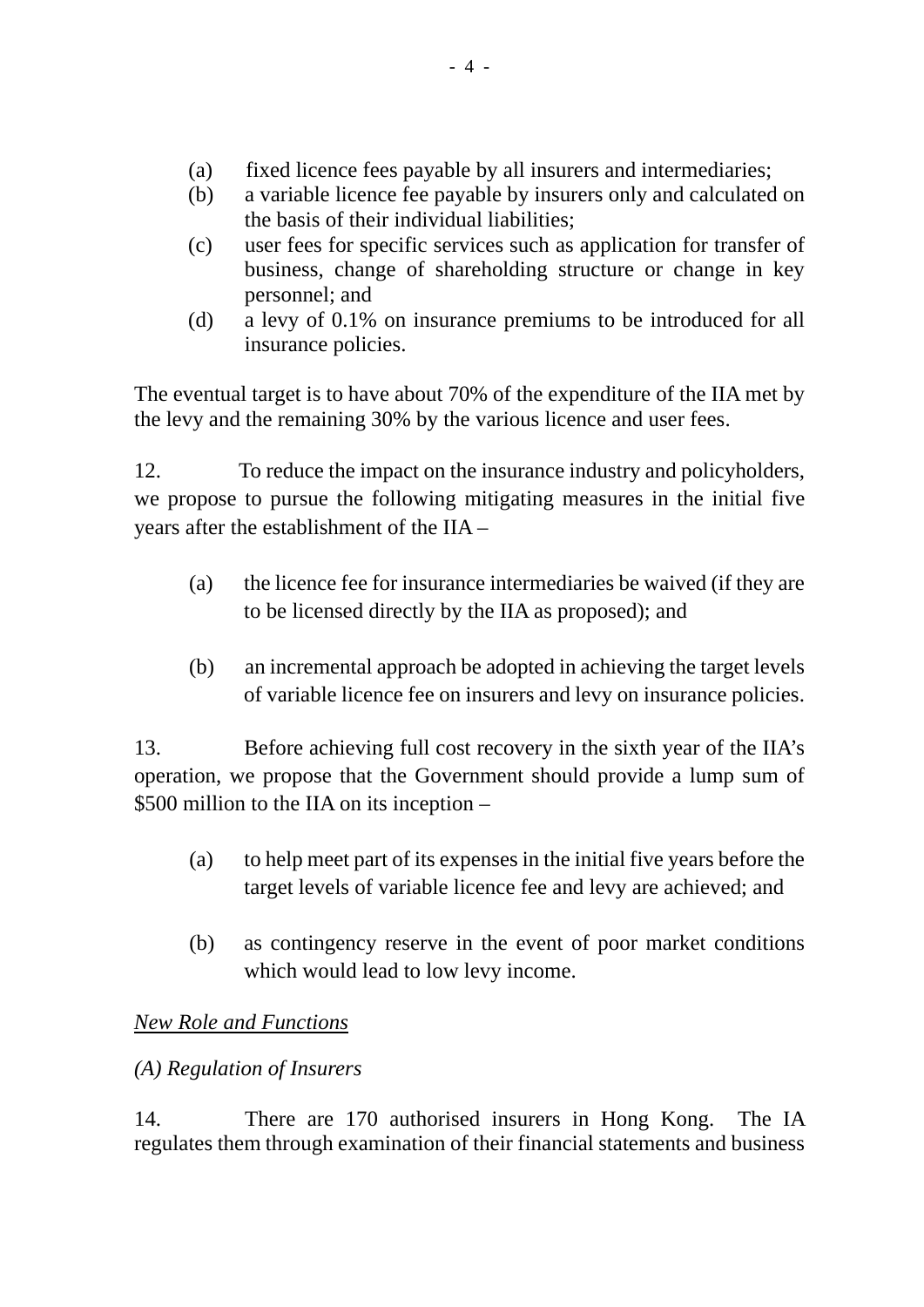returns, as well as on-site inspections. Under the ICO, the IA can impose intervention measures on insurers, such as restricting their underwriting and investing activities, removing their directors /controllers, taking over the company, and petitioning to the Court for winding up etc. However, unlike other overseas and local regulators, IA does not have explicit powers to enter into the premises of insurers to conduct inspections and investigations, issue reprimands, impose fines or prosecute offences summarily.

15. Although the existing regime has worked well in the past decades, rapid changes in the international financial market, particularly during the global financial crisis in 2008, have highlighted the need to enhance IA's regulatory powers in order to better regulate the insurance industry and safeguard the interests of policyholders. The Consultant recommends giving express powers to the IIA to initiate investigations, search and seize materials upon warrant, prosecute offences summarily, share information with overseas regulators and impose supervisory sanctions such as reprimands and fines, etc.

# *(B) Regulation of Insurance Intermediaries*

16. Currently, there are  $68,500$  insurance intermediaries<sup>[2](#page-4-0)</sup> in Hong Kong. They are regulated by three self-regulatory organisations ("SROs")<sup>[3](#page-4-1)</sup>. While the IA has certain powers over these SROs, such as instructing them to issue and amend codes of practices and requiring them to produce information, she does not regulate the intermediaries direct. The SROs handle complaints against individual intermediaries, and conduct investigations and impose disciplinary sanctions as appropriate.

17. Such a regime is far from satisfactory. First, there is conflict of interests, both perceived and real, as the SROs are also trade bodies financed by their respective members. Secondly, there are inconsistencies among the three SROs in regard to their complaints handling mechanism, disciplinary procedures, and severity of sanctions. Moreover, a self-regulatory regime is not in line with international practices in the insurance sector where

<span id="page-4-0"></span> $\overline{a}$ 2 The breakdown of insurance intermediaries as at end April 2010 is -

<sup>(</sup>a) 31,997 are appointed individual insurance agents;

<sup>(</sup>b) 2,352 are appointed agency companies and 25,955 are responsible officers/technical representatives of appointed agency companies; and

<sup>(</sup>c) 569 are authorised brokers and 7,696 are chief executives/technical representatives of authorised brokers.

<span id="page-4-1"></span><sup>3</sup> The 3 SROs are the Insurance Agents Registration Board under the Hong Kong Federation of Insurers, the Confederation of Insurance Brokers and the Professional Insurance Brokers Association.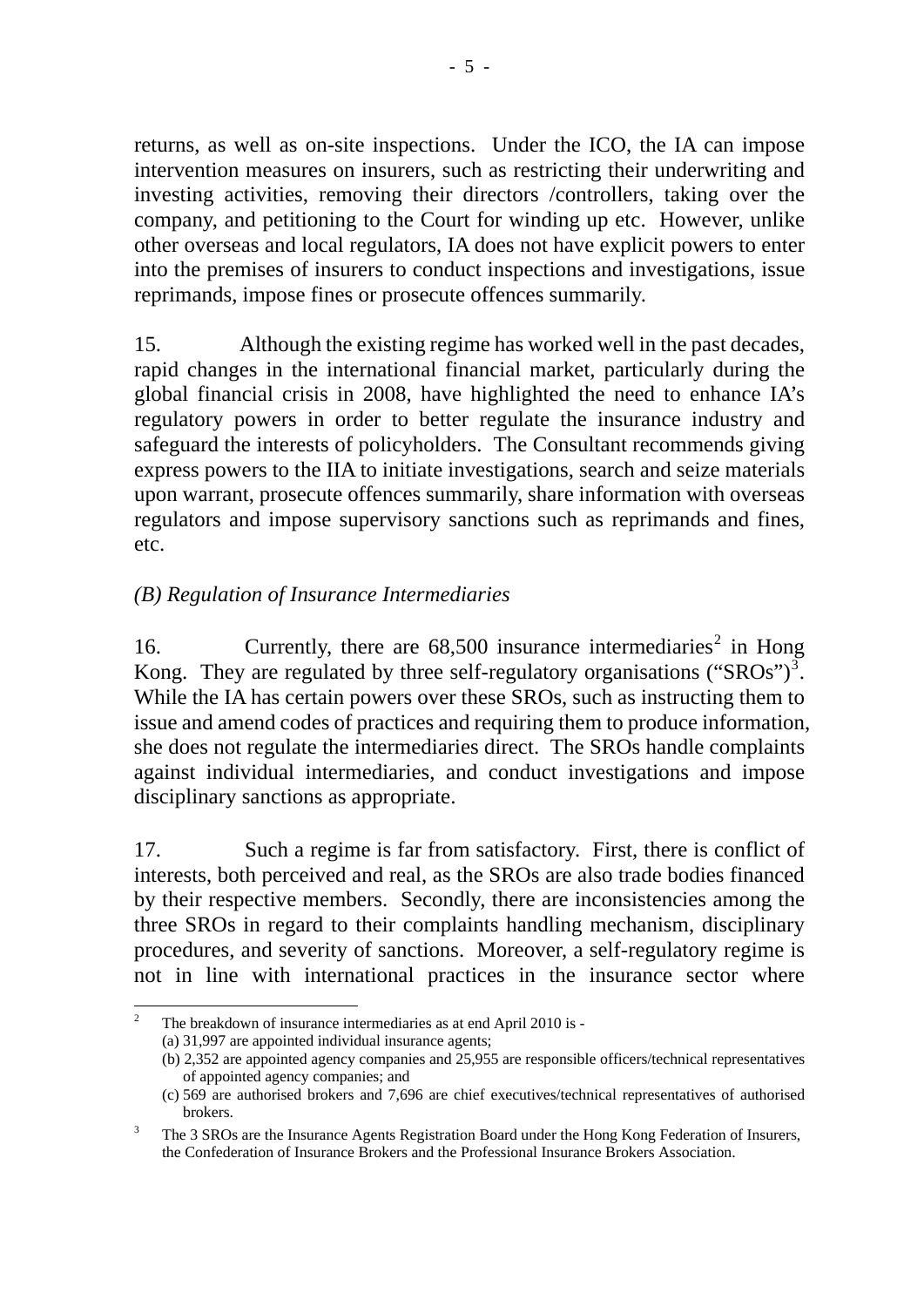intermediaries are mostly subject to direct oversight by the independent  $regular<sup>4</sup>$  $regular<sup>4</sup>$  $regular<sup>4</sup>$ .

18. We believe that the proposed IIA should be responsible for the licensing and regulation of insurance intermediaries, and take over the investigation and disciplinary functions from the three SROs. The SROs could continue to perform trade body functions like industry promotion, organisation of training courses, and setting best practices, etc.

# *(C) Conduct of Intermediaries Selling Insurance Products in Banks*

19. Of the insurance intermediaries, about 18,000 are bank employees. They are registered with the Insurance Agents Registration Board ("IARB") for engaging in the sale of insurance products in banks. The IARB monitors their compliance with conduct requirements and handles complaints referred by the Hong Kong Monetary Authority ("HKMA") via OCI. HKMA does not have direct power to discipline those bank employees.

20. Following from our proposal of IIA's taking over the regulation of insurance intermediaries, the proposed IIA should be the primary regulator for the sale of insurance products. Taking into account the client profile of banks as well as the sale environment in banks which is different from that of other insurance intermediaries, we consider that there are merits to vest in the HKMA powers similar to those for the IIA to enable HKMA to conduct proper regulation of bank employees selling insurance products. This would allow HKMA to impose specific conduct requirements additional to those set by IIA, in order to cater for the specific circumstances in banks.

#### *Checks and Balances*

21. A system would be put in place to provide adequate checks and balances to ensure proper exercise of powers by the IIA. In addition to the corporate governance arrangements set out in paragraph 7, the IIA would be required to submit its annual report to the Legislative Council ("LegCo") ; its annual budget would be subject to the approval of the Financial Secretary; an independent appeals tribunal would be established to handle appeals from insurers and intermediaries against the IIA's relevant decisions; and an independent Process Review Panel would be established by the Chief Executive to review internal operating procedures, including those for

<span id="page-5-0"></span> $\overline{a}$ 4 In the UK, Singapore and Australia, the regulation of insurance intermediaries is done by the insurance regulator.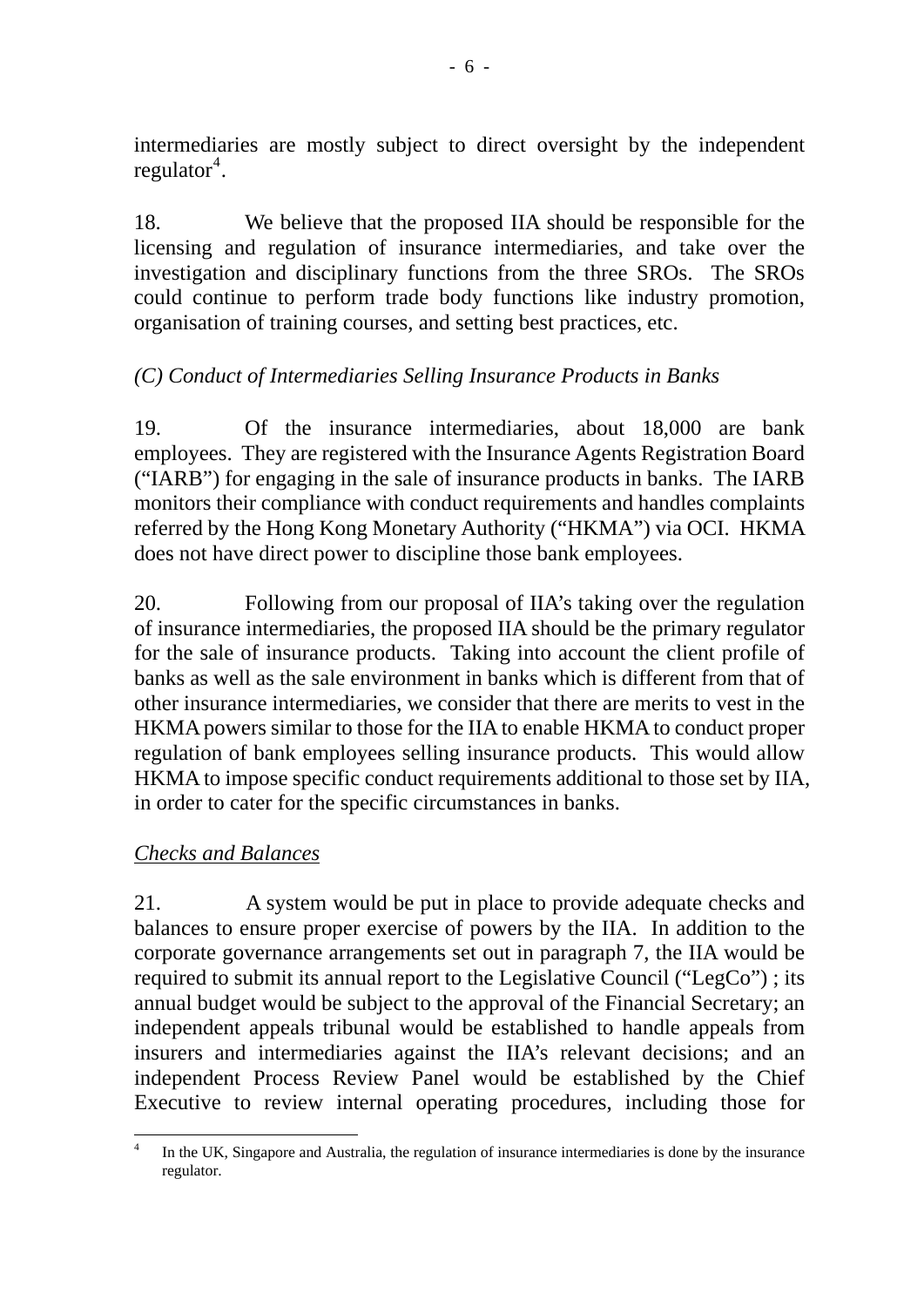ensuring consistency and fairness<sup>[5](#page-6-0)</sup>.

# **Next Steps**

 $\overline{a}$ 

22. The public consultation exercise will last until 11 October 2010. We will take into account Members' comments and public views received in the consultation exercise when preparing detailed legislative proposals for the establishment of an IIA. We aim to introduce a bill into LegCo in 2011.

23. In pursuance of this major initiative, we propose that a supernumerary team be created in the Financial Services Branch for a period of three years to take forward the preparatory and legislative work required for the proposed establishment of an IIA. We will seek approval for the proposed additional staffing support in accordance with established procedures.

Financial Services and the Treasury Bureau Office of the Commissioner of Insurance July 2010

<span id="page-6-0"></span><sup>5</sup> The proposed independent appeals tribunal and the Process Review Panel would apply to decisions made and procedures adopted by HKMA in respect of its supervision of banks' insurance sale business.